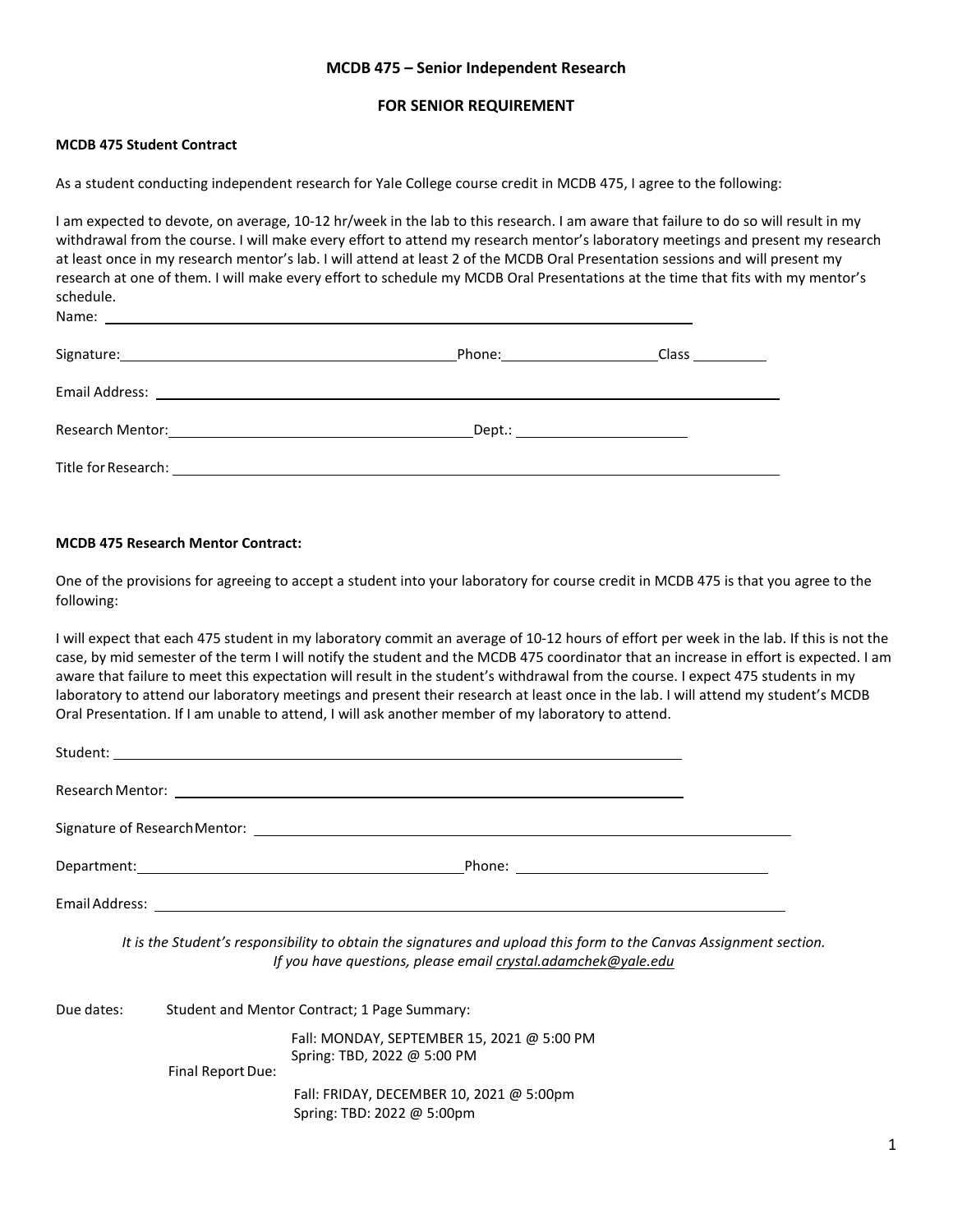# **Course Overview:**

MCDB 475 is an independent research course designed to promote hands-on biological and biomedical investigation in the laboratory of a faculty member at Yale. The workload expectation is for students to be present and involved in laboratory research for 10-12 hours per week. Due to the inherent nature of independent laboratory research, students often spend considerably more than 12 hours per week in the lab to generate useful data. This course also requires a final written paper in the form of a Research Journal.

# **Safety Requirements:**

Note that you will need to fulfill various safety and associated requirements to begin research, depending on your field of study. If you will be working with radioisotopes in a laboratory you must have attended a radiation safety training seminar at Yale! [You will not be abl](http://www.apastyle.org/)e to start your experiments unless this requirement is fulfilled. In addition, you should discuss w[ith your supervisor whether you should take a chemical safety course. For further information on both](https://owl.purdue.edu/owl/research_and_citation/apa_style/apa_formatting_and_style_guide/general_format.html) [these topics call the University S](https://owl.purdue.edu/owl/research_and_citation/apa_style/apa_formatting_and_style_guide/general_format.html)afety Dept. at Tel. 5-3550.

If your proposed research involves animal use your professor **must** [have an approval for this protocol from IACUC. Your](https://ctl.yale.edu/sites/default/files/files/Formated%20Writing%20an%20APA%20Style%20Empirical%20Paper%20KVCulin.pdf) [professor must send a new form to IACUC t](https://ctl.yale.edu/sites/default/files/files/Formated%20Writing%20an%20APA%20Style%20Empirical%20Paper%20KVCulin.pdf)o include you in the protocol once your project has been approved. Finally, if you have not already done so, you need to complete an IACUC course before research canbegin.

# **Course Requirements:**

**Student and Research Mentor Contracts:** Due dates: Fall: **September 15, 2021 @5:00 pm**; Spring: **2022 TBD @ 5:00 PM.** These should be uploaded to the Assignment section of Canvas. Contracts and complete guidelines are available on Canvas and the MCDB Website.

**Research Proposal:** Due dates: Fall: **September 15, 2021 @ 5:00 pm**; Spring: **TBD @ 5:00 PM.** A 1-2 page doublespaced summary of your research (written in collaboration with your research mentor) is due at the beginning of the term. This should include ~ 1 page overview/background of the project (documented with a short bibliography) and a section describing the general objectives, hypothesis to be tested and most importantly, the specific aims of your project. For guidance, ask your mentor to see a Specific Aims section of one of their NIH or NSF grants*.* Please be sure to follow APA formatting – as well as follow the **Submission and Formatting Instructions for All Written Work**.

Inappropriate Proposals include simply analyzing data gathered by someone else, for example entering previously obtained data into a computer and running a statistical analysis program. An unsuitable proposal at the other extreme would be gathering data for another person to analyze, for example taking medical histories or clinical measurements that will be passed on to someone else for study. Projects involving allelic screening of patient populations for SNPs associated with a given disease are also not acceptable unless there is substantive experimental design/content. *If you are considering a project that may fall into one of the categories above, please discuss this with the instructor in charge prior to committing to that laboratory or project (there may be suitable alternative projects in the same lab).*

### **Time Commitment:**

We are particularly concerned that each student fulfills the minimum 10-12 hr/week research commitment in the lab; part of the Mentor's Contract is to verify that level of participation by mid-semester. If for any reason you are unable to fulfill your commitment to the course and laboratory, you will be asked to withdraw from the course. Note, if you are a senior planning on attending multiple interviews for medical school in the Fall, you are expected to make up for lost time.

**Final Report – Research Journal:** Due Date: Fall: December 10, 2021 @ 5:00pm; Spring: TBD 2022 @ 5:00pm. A 12-15 page double-spaced report in the form of a typical Research Journal uploaded to the Assignment section in Canvas by the above dates. Well in advance of this deadline, you should meet with your research mentor to plan a general outline for your paper and engage them in continued discussions throughout the writing process. You should conform to any other specifics that your mentor might expect in your write-up. The research mentor should grade the final version of the report and return it to us with comments electronically along with a recommendation for an overall course grade. Your research mentor will be contacted directly with grading information near the end of the term.